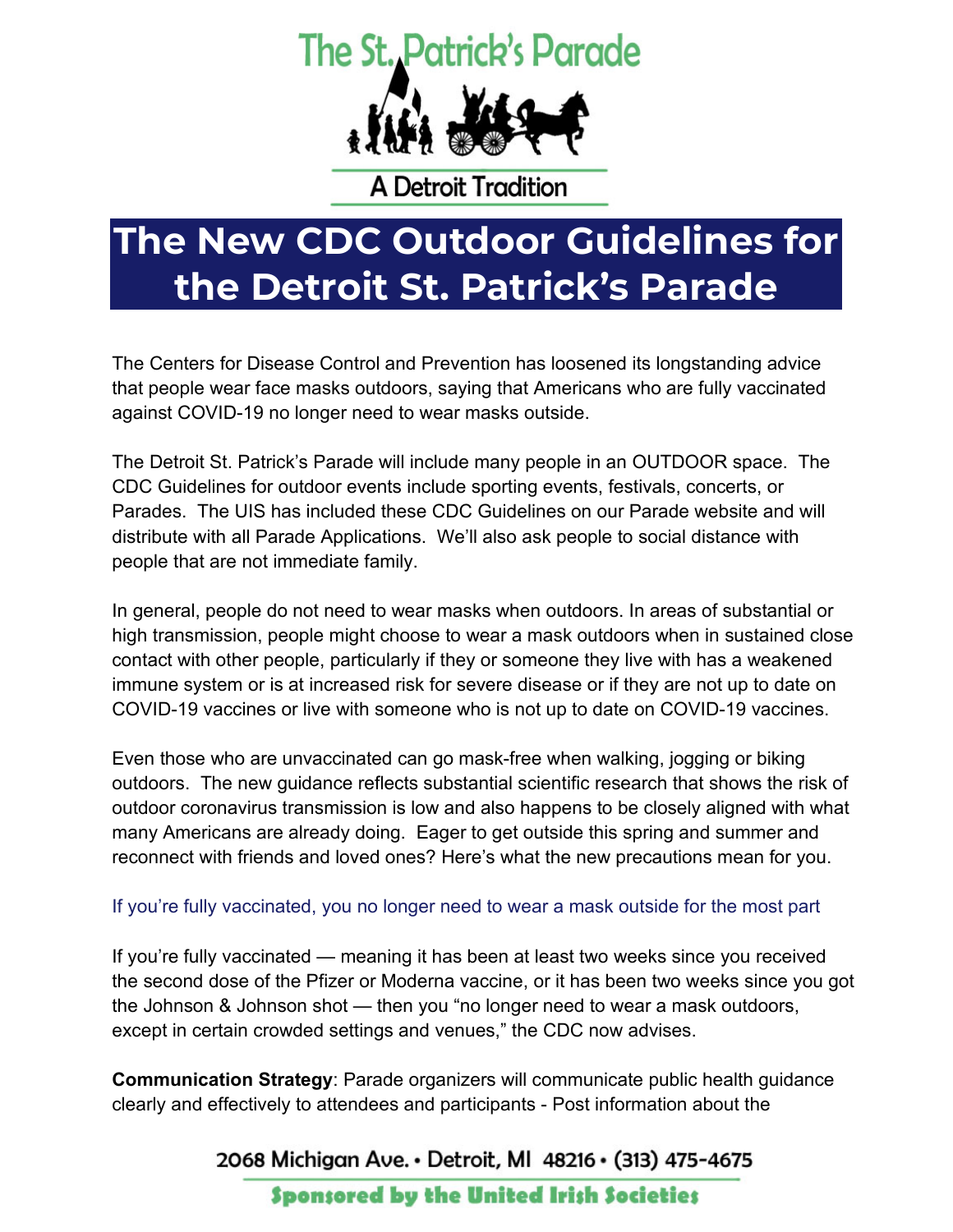

symptoms of COVID-19 in order to help attendees and employees to self-assess whether they have any symptoms. – We'll display signs regarding COVID-19 mitigation measures throughout outdoor the venue. Make regular PA announcements regarding COVID-19 mitigation measures from the reviewing stands and the Family Fun Zone. and other event rules. - Provide a list of all nearby sites to receive a COVID-19 test to all individuals who attend large outdoor events.

**Face Masks in Crowded Spaces**: The Parade will recommend that individuals continue to wear face masks while in crowded spaces outdoors, especially individuals who are not yet fully vaccinated. - While gathering in outdoor settings lowers the risk of COVID-19 transmission because of fresh air flow, it is still possible to breathe in enough of the respiratory droplets containing the virus that causes COVID-19 to become infected when gathered close to others unmasked. Although fully vaccinated people can participate in outdoor recreation without wearing a mask, we'll recommend that you should absolutely wear one if you're going to be in a crowded outdoor setting, the CDC says. That might include a live performance, a parade or any kind of sports event.

**Physical Distancing Protocols:** The Parade Organizers (outdoor event) have developed plans to prevent congestion on the Parade Route. The Family Fun Zone will enter at the private gate off Michigan Ave and  $6<sup>th</sup>$  Street using touchless pre-purchased ticketing. There will be a limited number of tickets sold for the Fun Zone based on social distancing protocols. The Fun Zone will have private restroom facilities and wash stations including sanitizer.

The Parade Participants will stage at selected parking lots on 6<sup>th</sup> Street, Porter and Howard where social distancing will be required. Each Division will be spaced out in the staging area and Parade Company Volunteers will oversee these safety protocols. There will be (2) marshal booths located at the staging area with sanitizer and additional copies of the COVID Protocol. There are no designated entrance areas for the Parade attendees. The access to the Parade Route is open from every street along the Parade Route. Spectators on the Parade Route will be encouraged to wear mask and social distance.

**Food and Beverage Service Requirements**: The Parade is only providing Donuts and Coffee for the Fun Zone. No other food or beverages will be provided by the Organizers. Coffee and donuts in the Fun Zone will only be consumed while seated in designated

2068 Michigan Ave. • Detroit, MI 48216 • (313) 475-4675

**Sponsored by the United Irish Societies**